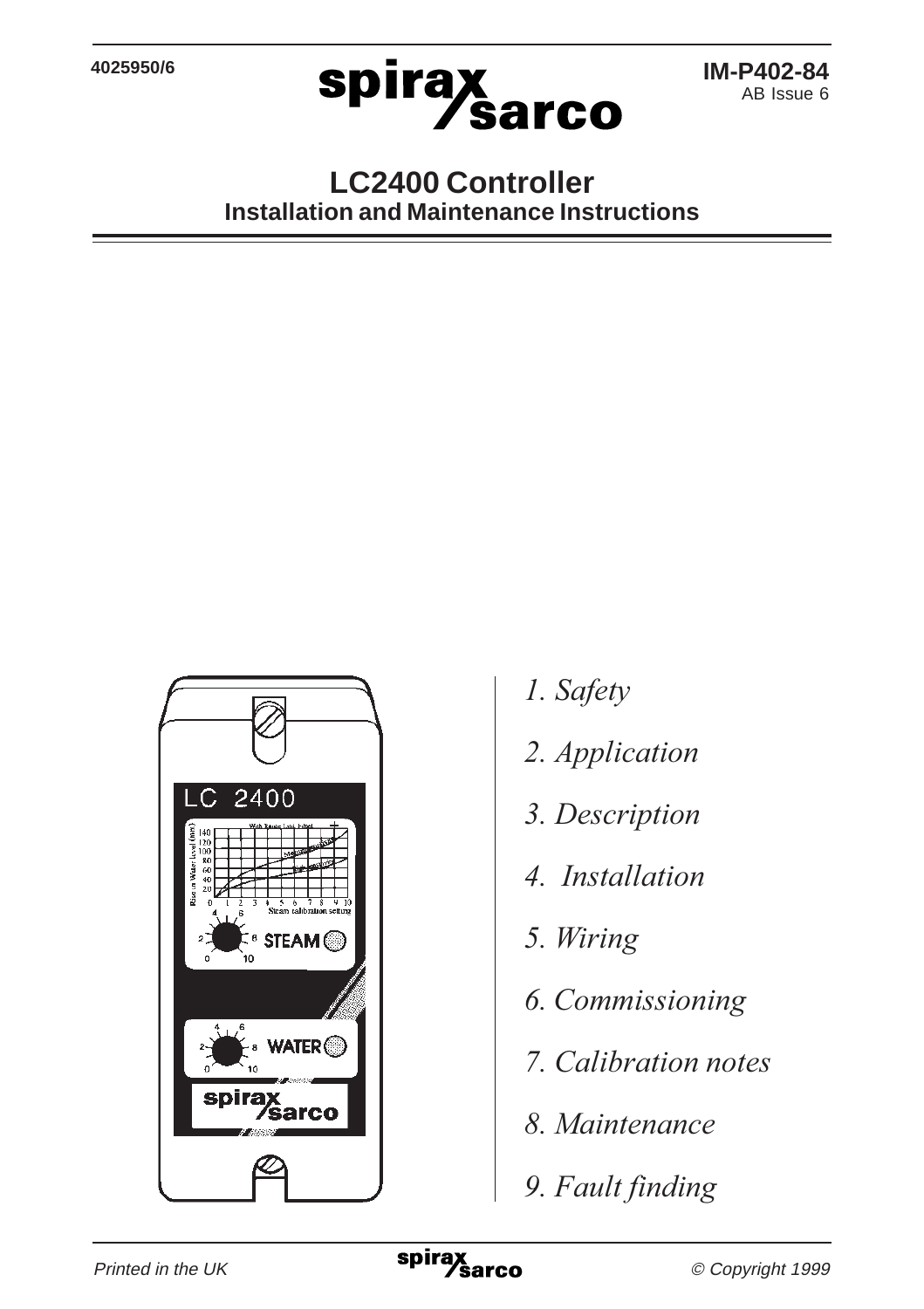### *1. Safety*

**Your attention is drawn to Safety Information Leaflet IM-GCM-10.**

### *2. Application*

When a large steam demand is made of a boiler, the pressure will drop, and large bubbles of steam will be formed in the water. This causes the water level to rise, and can cause the feedwater valve to close. Although the level of water has increased, the mass of water will be decreasing, a situation which actually requires the feedwater valve to be opening. A two element control system (probe/level controller and steam flowmeter), uses the output from the steam flowmeter to move the set point of the level controller.

This compensates for the tendency of the feedwater valve to close when the steam demand is high. Under certain conditions where the boiler feedwater pressure varies considerably, perhaps due to other boilers drawing water, three element control provides even closer compensation.

A three element control system uses an additional input from a water flowmeter to compensate for any variations in feedwater pressure.

### *3. Description*

The Spirax Sarco LC2400 is used to connect a level controller to the 4-20 mA output signals from the steam flowmeter and (where fitted), the water flowmeter. The controller can be an LC2200 (for an electrically actuated feed valve), or an LC2300 (for a pneumatically actuated valve). The LC2400 has 'steam' and 'water' potentiometers which are used to scale the outputs of the meters. A green LED next to each potentiometer indicates that a signal is present.

### *4. Installation*

#### **Warning**

**Isolate the mains supply before unplugging LC2200 or LC2300 controllers since live terminals at mains voltage will be exposed in the controller base.**

Controllers should be installed in an enclosure or control panel to provide environmental protection.

**CAUTION:** Allow 15 mm spacing between adjacent units for air circulation.

Spirax Sarco can provide suitable enclosures. The controller may be mounted on a 'top hat' section DIN rail using the mounting clip provided, or the clip may be removed and the controller base screwed direct to a chassis plate.

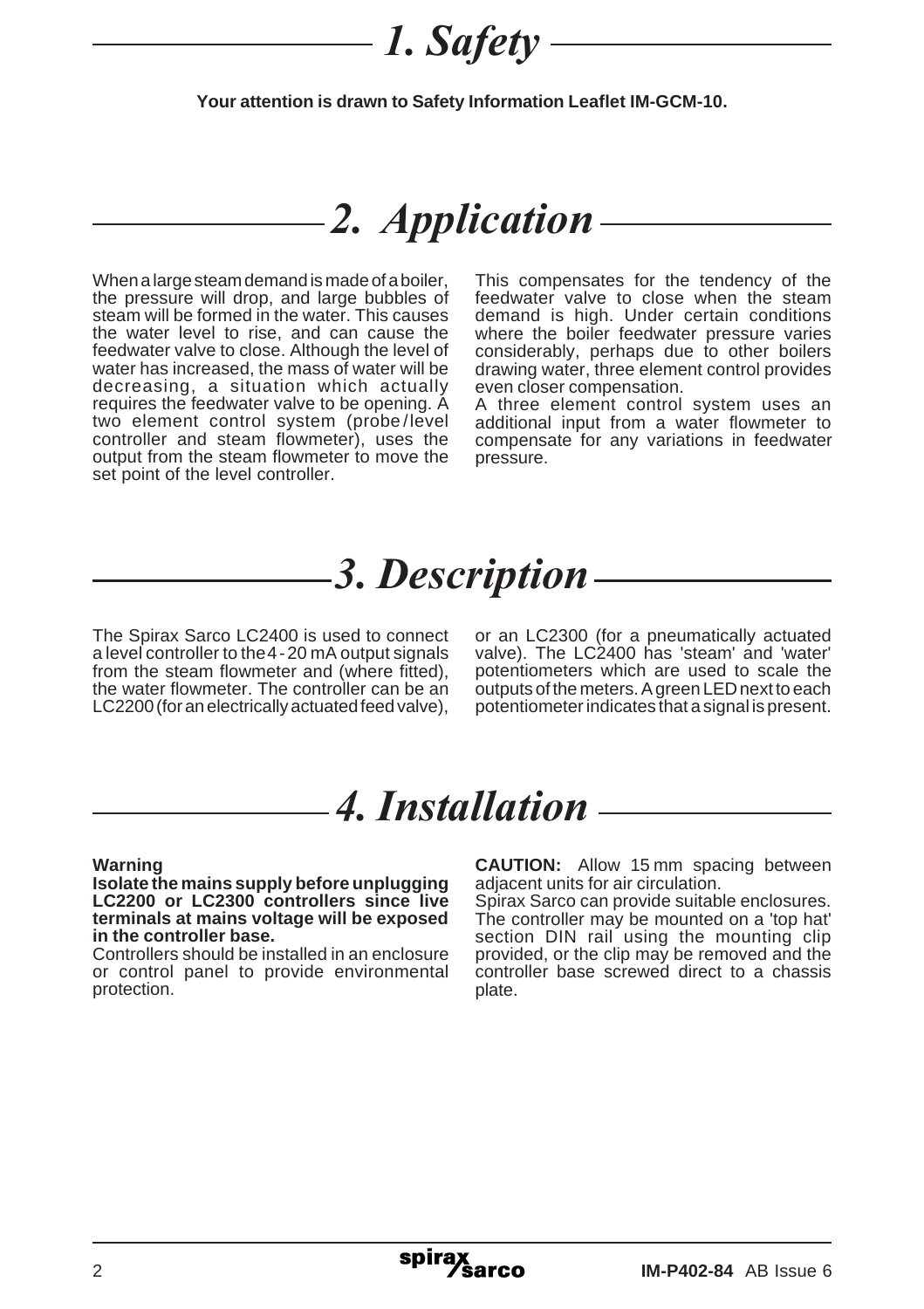### *5. Wiring*

Screened cable is recommended for the LC2400 wiring. The LC2400 is powered by the current loops (4-20 mA) and so needs no separate power supply. Figures 1 to 4, pages 4, 5, 6, and 7, show the wiring connections for various applications.

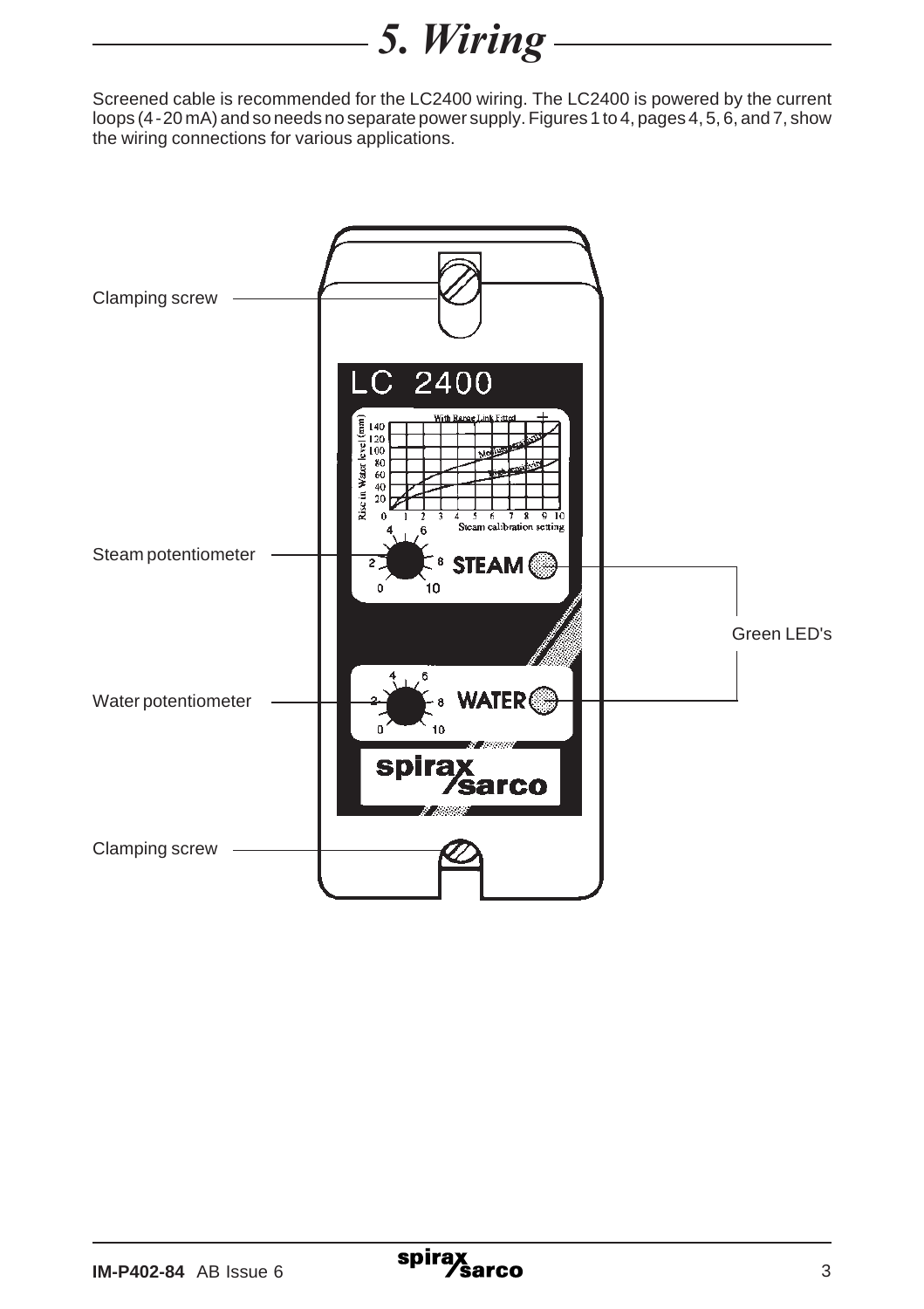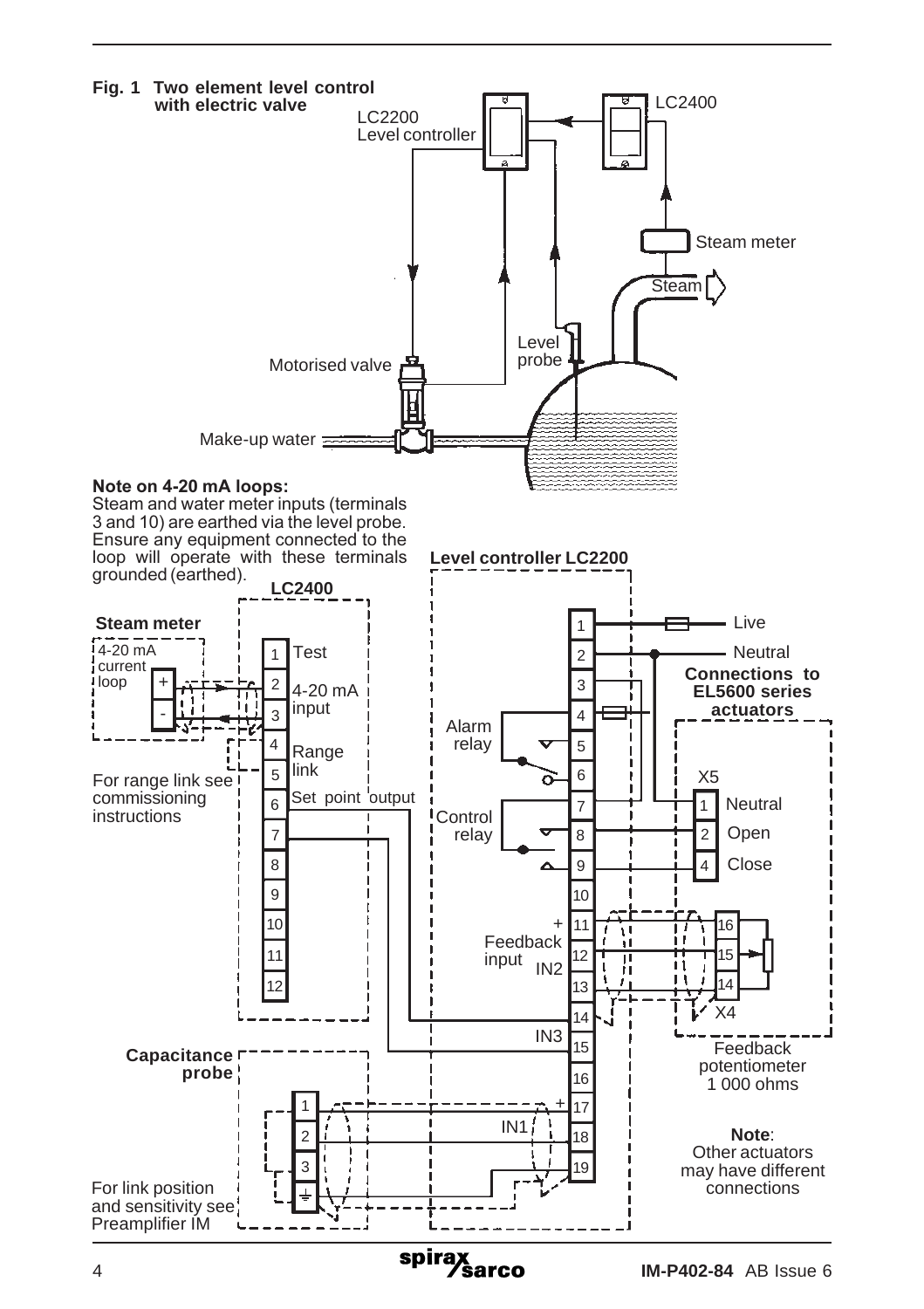

#### **Note on 4-20 mA loops:**

Steam and water meter inputs (terminals 3 and 10) are earthed via the level probe. Ensure any equipment connected to the loop will operate with these terminals grounded (earthed).



**Level controller LC2300**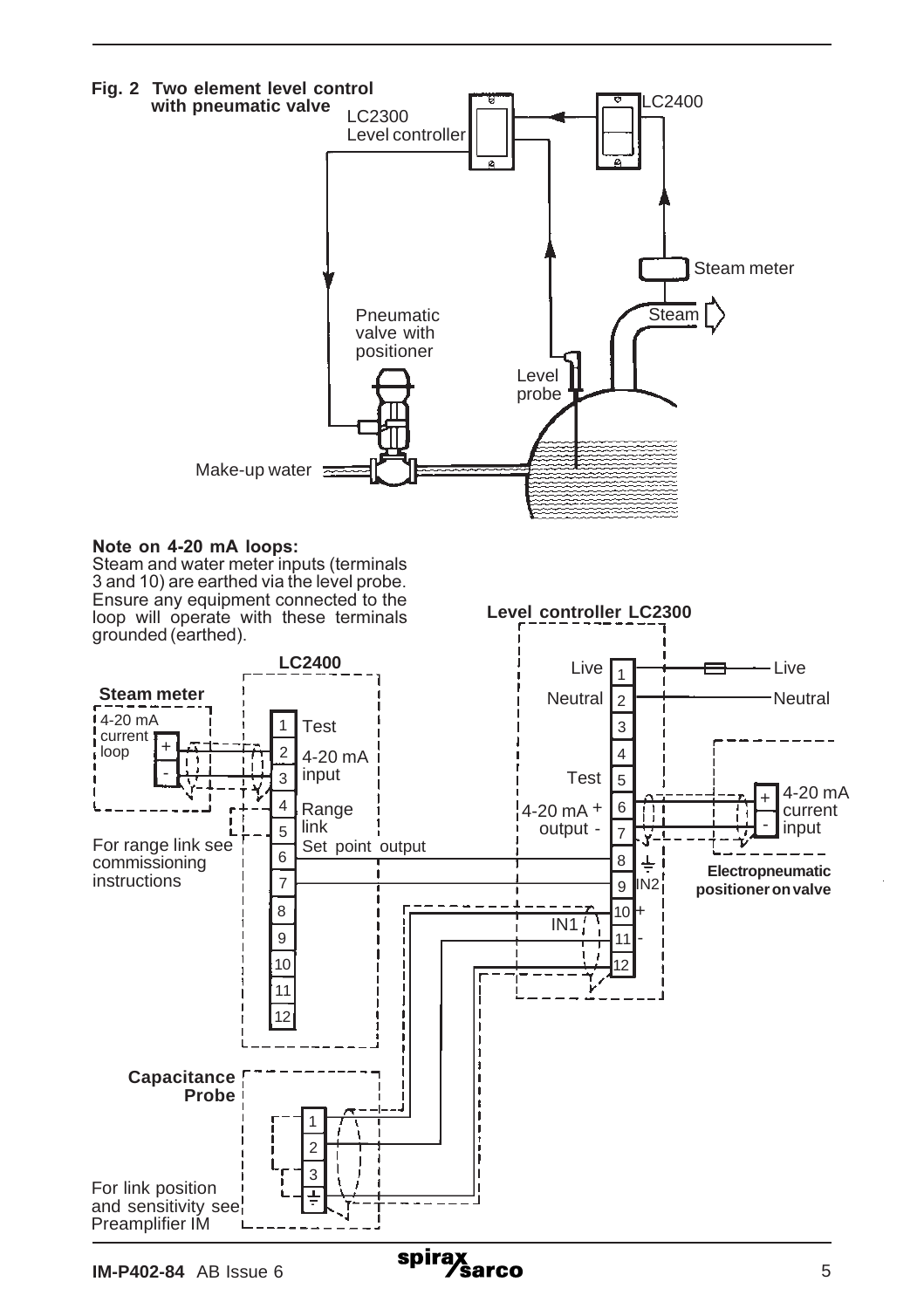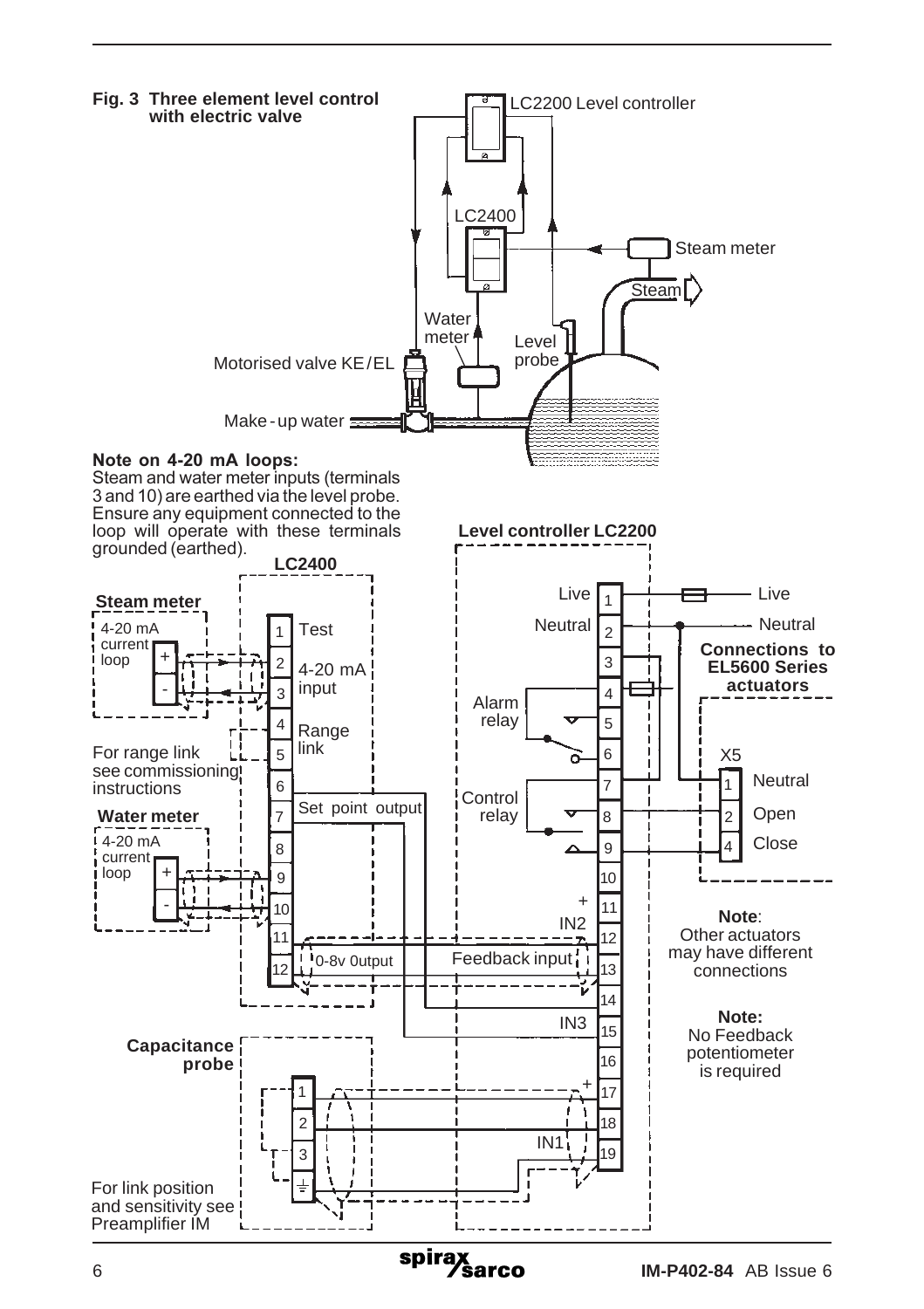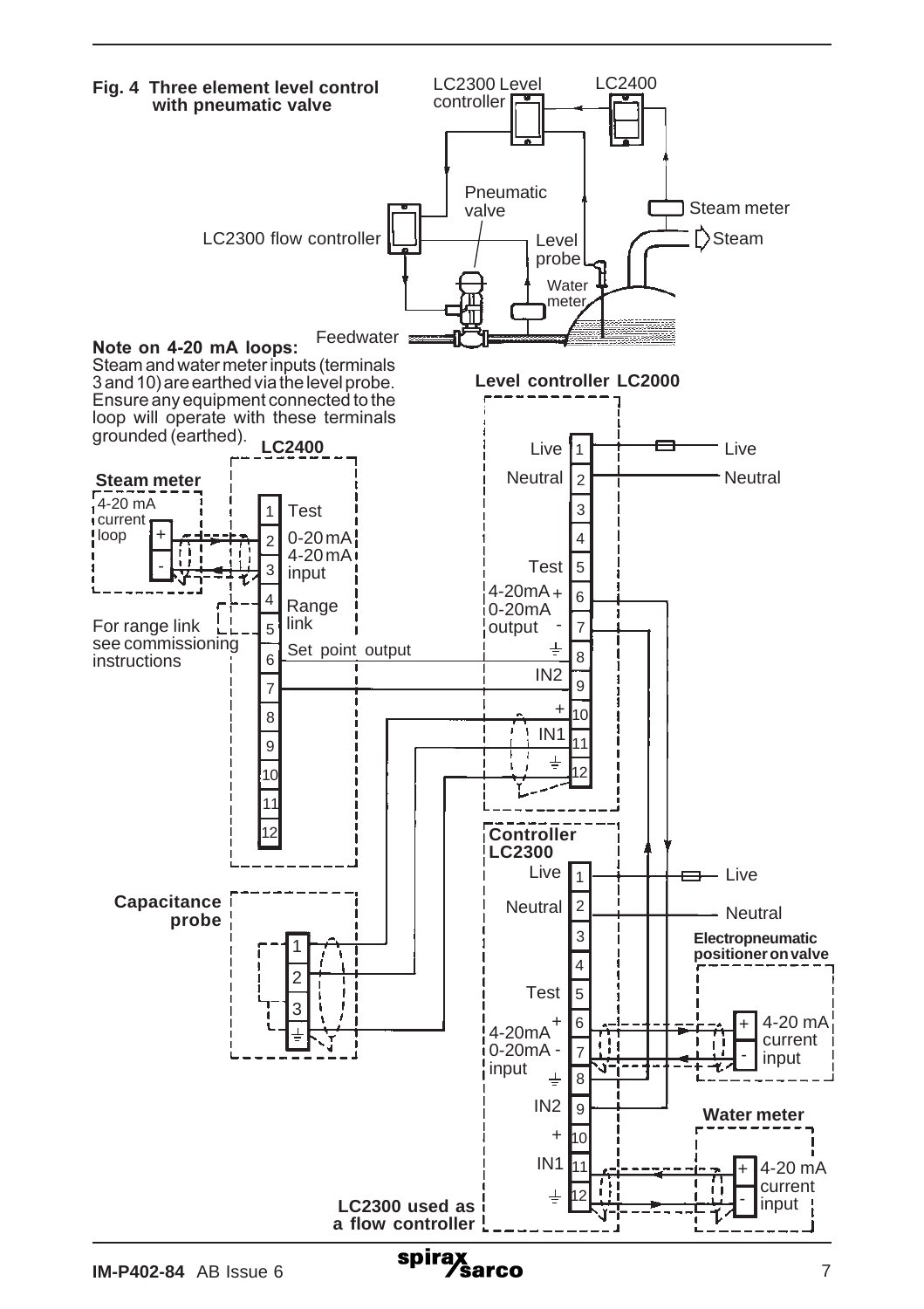# *6. Commissioning*

The LC2400 has two channels; 'steam' and 'water', each channel consisting of a 4-20 mA input and a scaled output signal. To aid commissioning, each channel has a test input, which allows measurement of the 4 - 20 mA signal without breaking the loop. See figure 5. The 'steam' channel also has a range link, which selects one of two ranges to suit the anticipated rise in water levels. In most cases, the link is fitted. See 'Steam flowmeter input' and figures 6 and 7.

Calibration is carried out by adjusting the 'steam' potentiometer on the LC2400. This raises the control set point to match the rise in boiler water level at maximum steam demand.

For three element control using the LC2200 controller, the 'water' potentiometer is set to suit the water flowmeter range.

#### **Preferred commissioning method Level probe input-**

- Adjust the 'steam' potentiometer on the LC2400 to the zero position.
- Set the boiler water level (gauge glass) to the desired normal water level (set point).
- Adjust the LC2200 (or LC2300) set point potentiometer until the > 50 % green LED just lights.
- Set the boiler water level to either the top or the bottom of the desired proportional band (valve fully closed/fully open position), whichever is most convenient.
- Adjust the LC2200 (or LC2300) proportional band potentiometer until the >100 %/<0 % amber LED just lights

The IM for the LC2300 gives further details of this procedure.

#### **Steam flowmeter input**

- Fit a wire link between terminals 4 and 5 of the LC2400.
- Alter the boiler water to the level anticipated when the steam demand is 100 %, i.e. maximum steam flow.
- Adjust /program the steam flowmeter to output a 4-20 mA signal representing 75% of maximum steam flow (usually 16 mA). See note below.
- Adjust the 'steam' potentiometer on the LC2400 until the green >50% LED on the LC2200 / LC2300 just extinguishes.
- Alter the water level to the set point (at zero steam flow).
- Adjust /program the steam flowmeter to output a signal representing 0% of steam flow (4 mA).
- Adjust the 'set point' potentiometer on the LC2200/ LC2300 until the green LED just lights.

**Notes:** If the green LED does not extinguish then remove the range link from terminals 4 and 5 then readjust the 'steam' potentiometer.

In use, the steam flowmeter output is 4 mA at zero steam flow, and 20 mA at maximum steam flow. However, when we adjusted the LC2200/ LC2300 set point the steam input was equivalent to zero output from the steam meter, not 4 mA. The steam flowmeter was set at 75% output to compensate for this.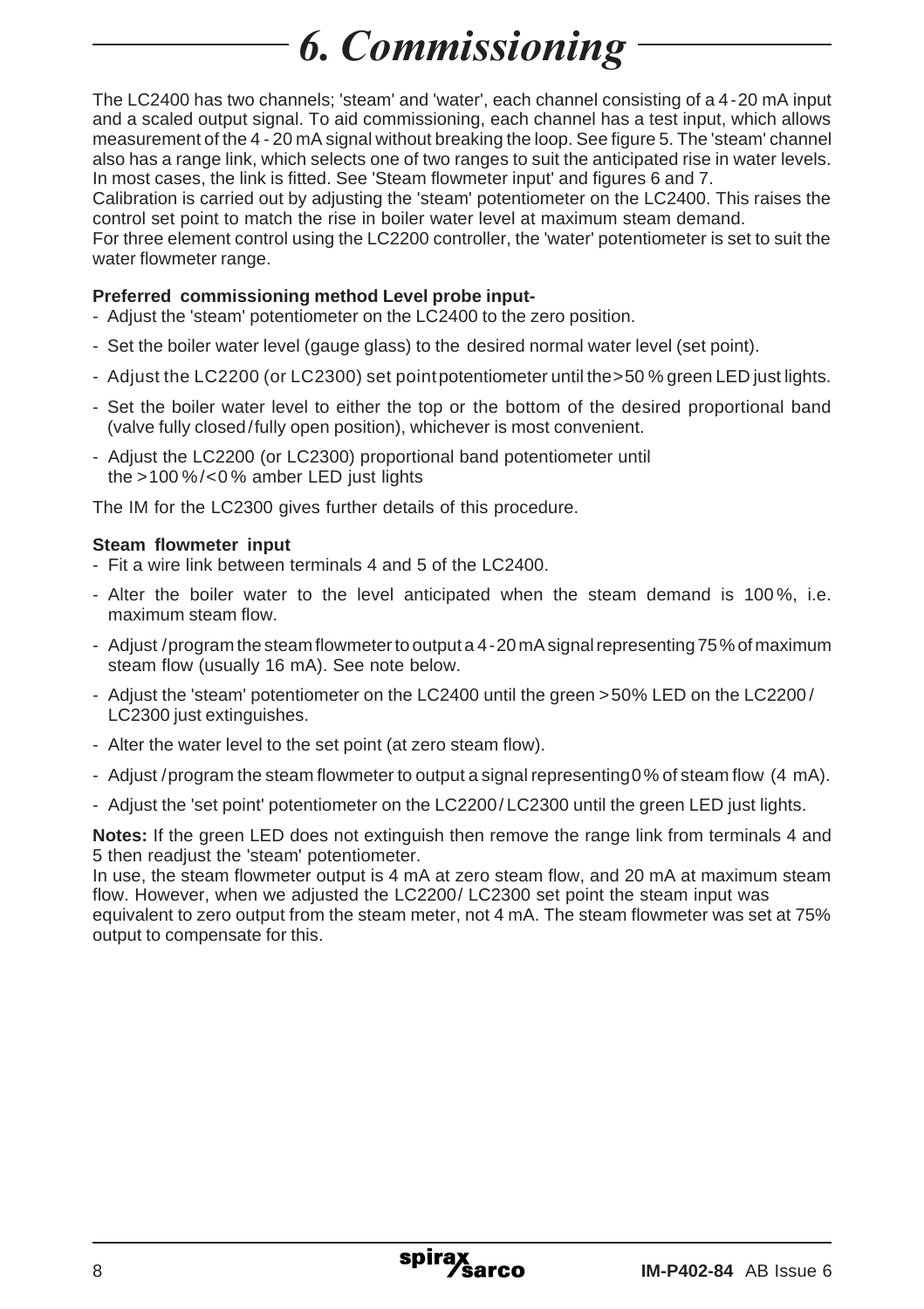

**Fig. 5**

#### **Feedwater input (Three element control using LC2200)**

- Calculate the output current of the water meter when the water flow is equal to the rated steam flow:-

Output current (milli-amps) =  $\frac{\text{(rated boiler output x 16)}}{\text{(flowerter range)}} + 4$ 

**Note:** It is essential that the units for the water flowmeter and the boiler rating are the same. i.e that both are in kg/h or Ib/h

**Example**: A boiler has a rated output of 8 000 kg/h. The water flowmeter outputs 20 mA for a maximum flow of 12 000 kg/h:-

The output current of the meter for this size of boiler is:-

Output current = 
$$
\frac{8\ 000\ \text{kg/h}\ \times 16}{12\ 000\ \text{g/h}} + 4 = 14.67\ \text{mA}
$$

- Calculate the water calibration value with the following formula:

Water calibration value (WCV) =  $\frac{75}{\text{Output current (above mA)}}$ 

**i.e**. For the example shown above, the output current is 14.67 mA giving a water calibration value of:

$$
WCV = \frac{75}{14.67 \text{ mA}} = 5.1
$$

Set the 'water' potentiometer to the water calibration value.

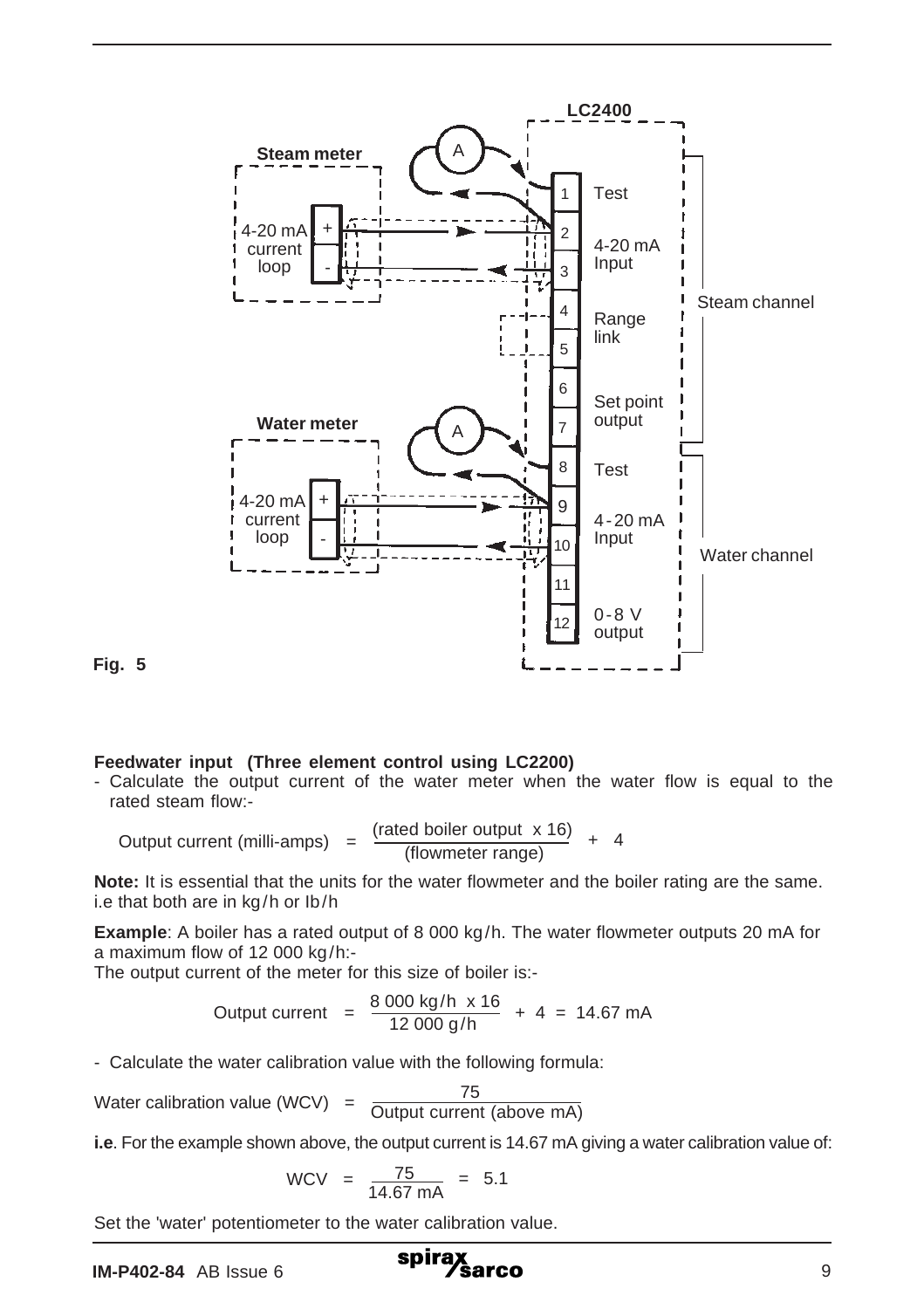



Rise in water level less than 80 mm. PA20 preamplifier set to high sensitivity (range link fitted) Rise in water level less than 140 mm. PA20 preamplifier set to medium sensitivity (range link fitted)





Rise in water level less than 80 mm. PA20 preamplifier set to high sensitivity (range link fitted) Rise in water level less than 140 mm. PA20 preamplifier set to medium sensitivity (range link fitted)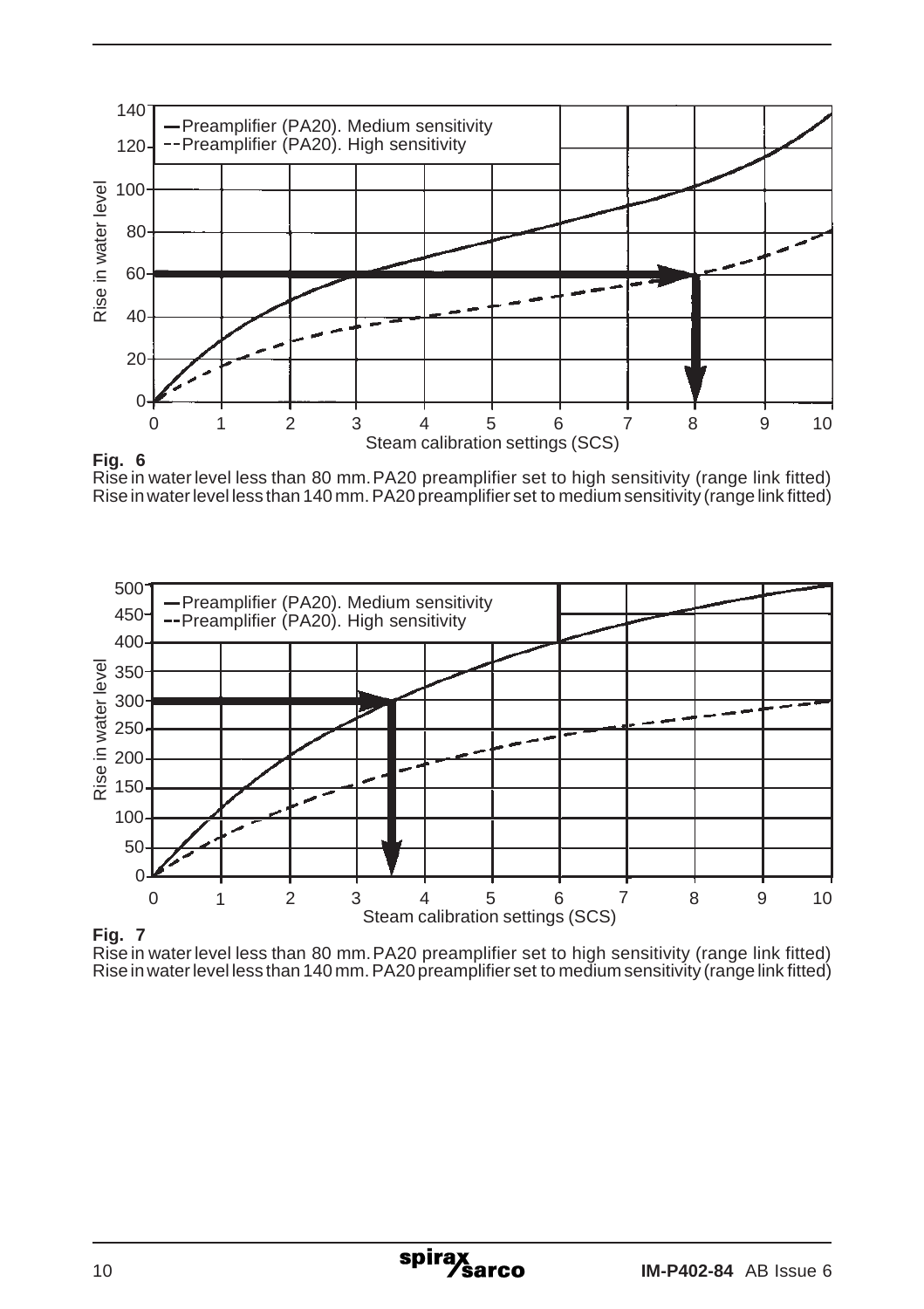#### **Alternative graphical method of commissioning the steam input. (Probe with PA20 only)**

Figure 6, (also shown on the controller front panel), and figure 7 offer a convenient, though less accurate method of commissioning the steam input.

If the anticipated water level rise is:-

- less than 80 mm and the PA20 preamplifier is set to high sensitivity,

**or**

- less than 140 mm and the PA20 is set to medium sensitivity, then insert a range link between terminals 4 and 5 of the LC2400 and use figure 6.

If the anticipated water level rise is:-

- greater than 80 mm and the PA20 is set to high sensitivity,

**or**

- greater than 140 mm and the PA20 is set to medium sensitivity, do **not** insert a range link and use figure 7.

The graphs are used for a steam flowmeter with a change in output current of 16 mA (4-20 mA). If a steam flowmeter has a fixed current output, use the following formula to scale the rise in water level.

Scaled rise in water level (mm) =  $\frac{\text{Steam flow at 100\% demand (kg/h)}{\text{Maximum steam meter rating (kg/h)}} \times \frac{\text{Actual rise in}}{\text{level (mm)}}$ x Actual rise in

#### **To commission the LC2400 using the graphs:-**

The two curves on each graph correspond to the sensitivity settings selected in the connector of the PA20 preamplifier.

- From the set point position on the gauge glass measure the required rise in water level caused by a steam demand.
- Note where the rise in water level meets the relevant curve on the graph.
- Read off the steam calibration setting on the bottom line of the graph.
- Set the 'steam' potentiometer to the position indicated by the graph.

The following examples demonstrate how to use the graphs:-

**Example 1.** If the water level is expected to rise by 60 mm when there is a 100% steam demand, and the preamplifier sensitivity is high, then the steam calibration setting is 8. (Figure 6, link fitted).

**Example 2.** If the water level is expected to rise by 300 mm and the pre-amplifier is set to medium sensitivity, then the steam calibration setting of 3.5 is obtained from the upper curve in figure 7. The link is not fitted in this case.

### *7. Calibration notes*

The graphs can be used to check that the calibration is correct by projecting up from the pre-set steam calibration rise to confirm the water level rise. Both methods of calculation depend on an accurate assessment being made of the rise in water level/change in set point under full steam flow (maximum demand). This rise in water level can vary according to operating conditions, for example steady maximum steam demand or intermittent, sudden demand, and factors such as boiler

pressure and water TDS level. There will also be a difference in level between the boiler and the gauge glass under different firing conditions and steam demands. Accordingly, further adjustment to the settings may well be necessary to achieve optimum performance. A change in the pattern of steam demand, for example when extra heating is needed in winter, may also require the settings to be adjusted.